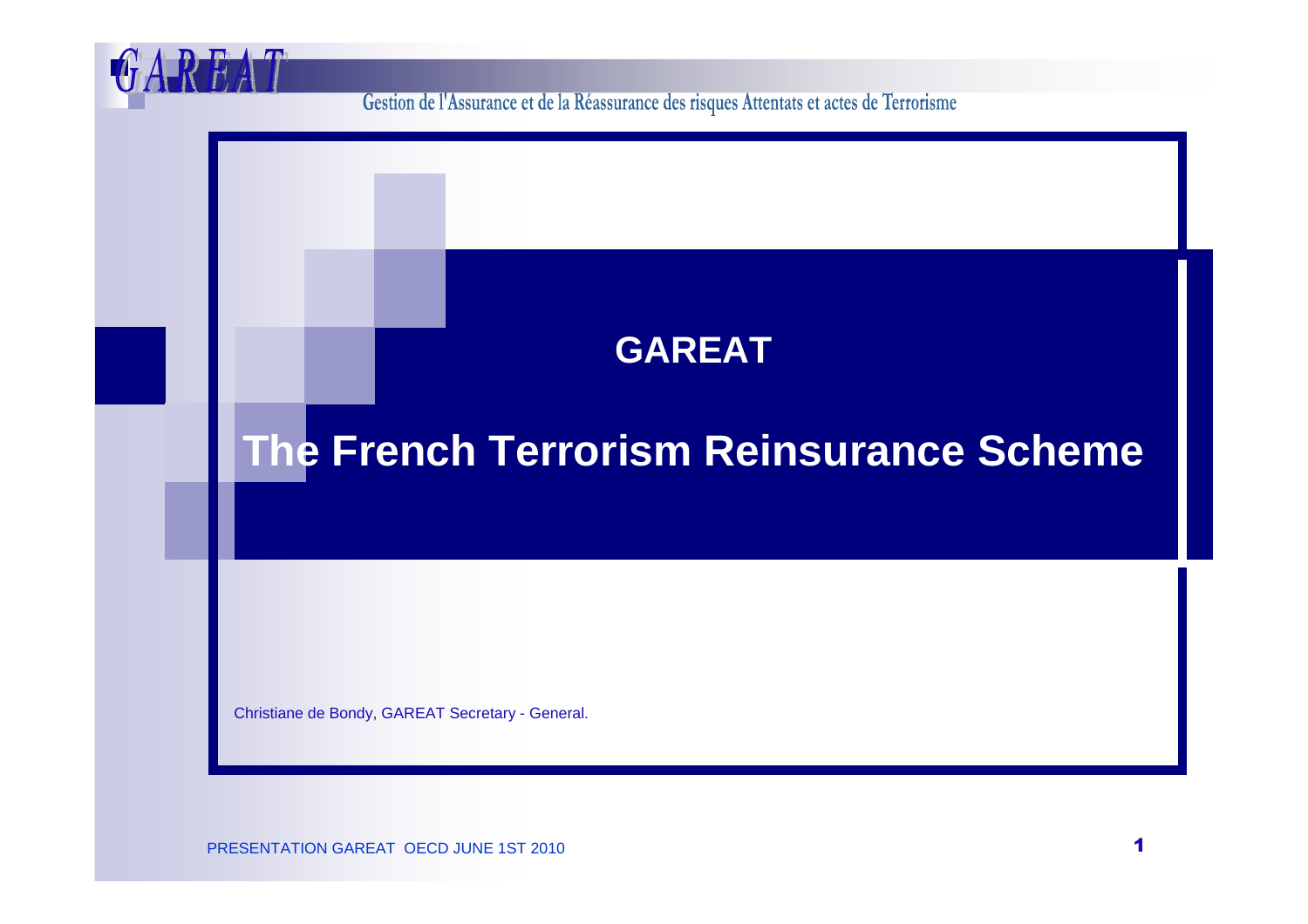

#### **OVERVIEW**

- $\blacktriangleright$  **GAREAT is a pool set up in 2002 to find coverage for Property Damage (PD) and Consequential Loss arising out of Terrorism on French territory or in the Overseas Departments, even when the cause originates outside France.**
- ➤ **GAREAT is composed of two sections in 2010:**
	- **- Large Risks section ( LR). Risks** <sup>≥</sup> **20 million euros**
	- **- Small and Medium-sized Risks section (SMR). Risks < 20 million euros**
- $\blacktriangleright$  **The Reinsurance structure is similar for both sections: Annual Aggregate Excess of Loss program**
	- **- A Co-reinsurance layer mutualised between all the Members**
	- **- Several reinsurance layers placed with reinsurers (including some GAREAT Members )**
	- **- An unlimited layer: 100 % reinsured by Caisse Centrale de Réassurance (CCR)**
- $\blacktriangleright$  **The Unlimited reinsurance layer is:** 
	- **- Guaranteed by the French State for 3 years. Just renewed at January 1st 2010 until 2013**
	- **- Global for LR , in excess of 2 billion euros**
	- **- Specific by company for SMR with an individual threshold**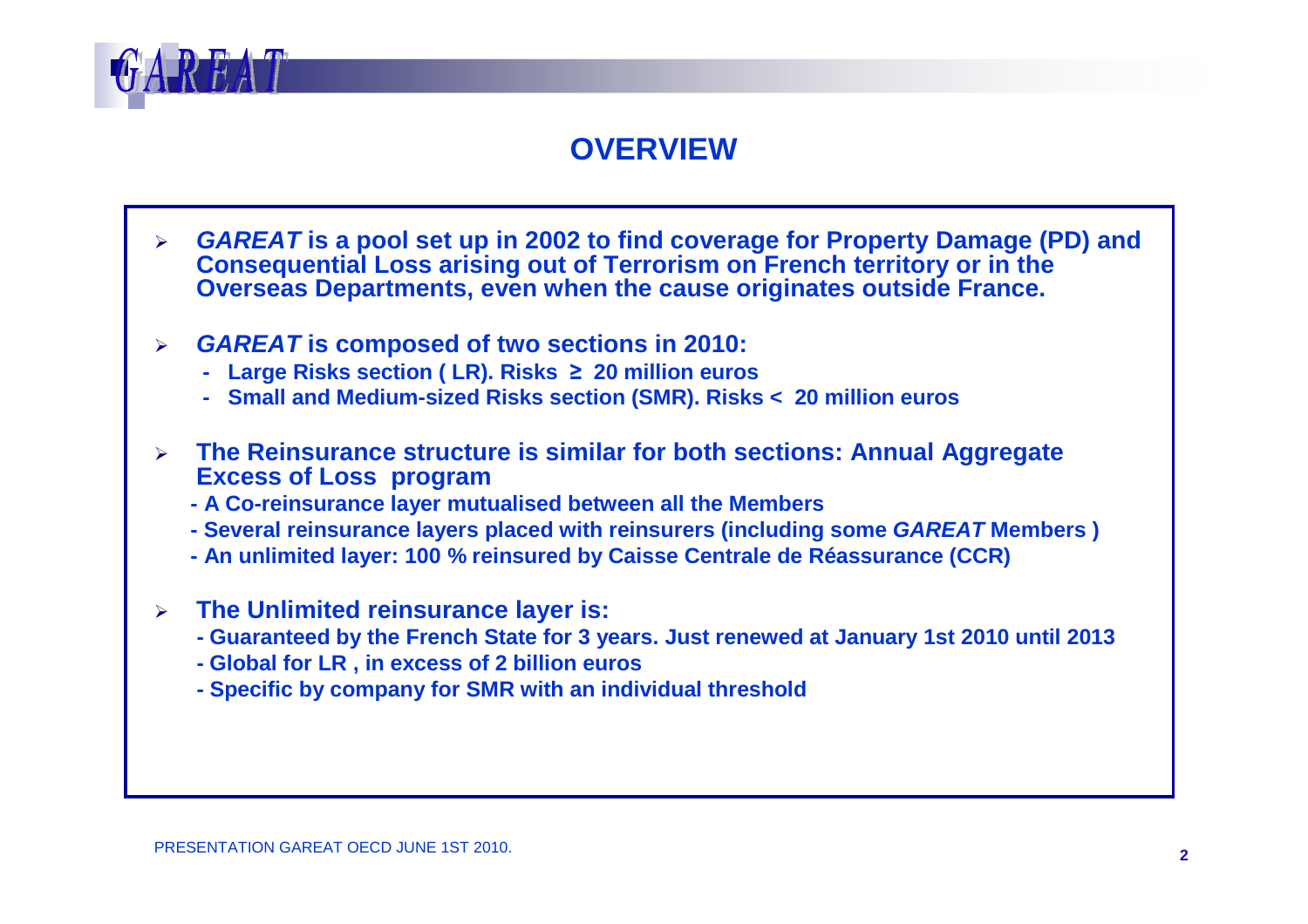

#### **MEMBERS IN 2010**

**GAREAT's Members are insurance companies licensed to operate in France and in the Overseas Departments.** 

#### $\blacktriangleright$ **Large Risks section:**

- **- Obligatory section for members of the \*FFSA and of the \*GEMA**
- **- 185 Members, including 18 direct membership Captives, 54 Lloyds' Syndicates**
- **- Groups in 14 countries: Germany, Belgium, Spain, France, Great Britain, Italy, theNetherlands, Portugal, Sweden, Switzerland, the USA, Bermuda, Australia, and Japan.**
- **Frequent entry of new members and captives, no resignations so far.**

#### $\blacktriangleright$ **Small and Medium-size Risks section:**

- **- Optional section. Market share roughly 10%**
- **- 60 Members, including 38 who participate on both sections**
- **- Groups in 9 countries: Germany, France, Great Britain, Ireland, Japan, theNetherlands, Portugal, Switzerland, and the USA.**

\*FFSA Fédération Française des Sociétés d'Assurances \*GEMA Groupement des Entreprises Mutuelles d'Assurances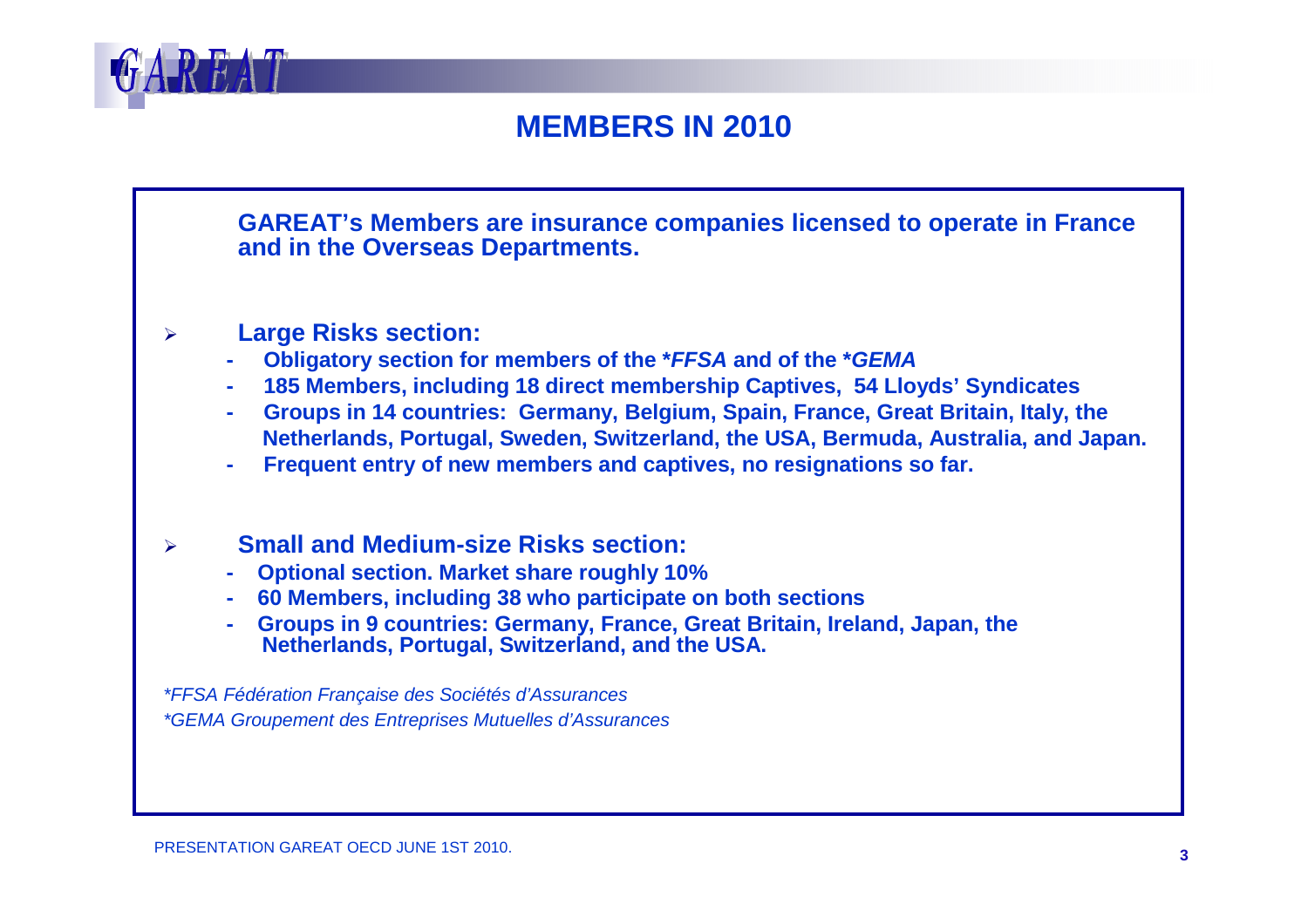

#### **KEY POINTS**

- $\blacktriangleright$  **Mutualisation of retentions under the co-reinsurance layer. Limit : 400 million euros**
- $\blacktriangleright$ **Joint liability between Members of a same section.**
- $\blacktriangleright$  **Unlimited coverage:** 
	- **- Large Risks Section: to benefit from this unlimited coverage, subscription to GAREAT is obligatory.**
	- **- Small and Medium-size Risks: to benefit from this unlimited coverage, individual decision, no obligation to subscribe to GAREAT.**
	- **- Coverage is based on the underlying reinsurance programme.**
	- **- CCR's protection is granted under policies whose insurance coverage isobligatory by virtue of the law of 2006**
- $\blacktriangleright$  **The Waiver of Subrogation Clause signed in Motor between GAREAT's Members limits the exposure under the Members' Motor treaties.**
- $\blacktriangleright$ **Retrocession is not allowed, except for Members who may retrocede amongst companies within their own insurance group.**
- $\blacktriangleright$ **Return of residual premiums to Members upon the close of the year.**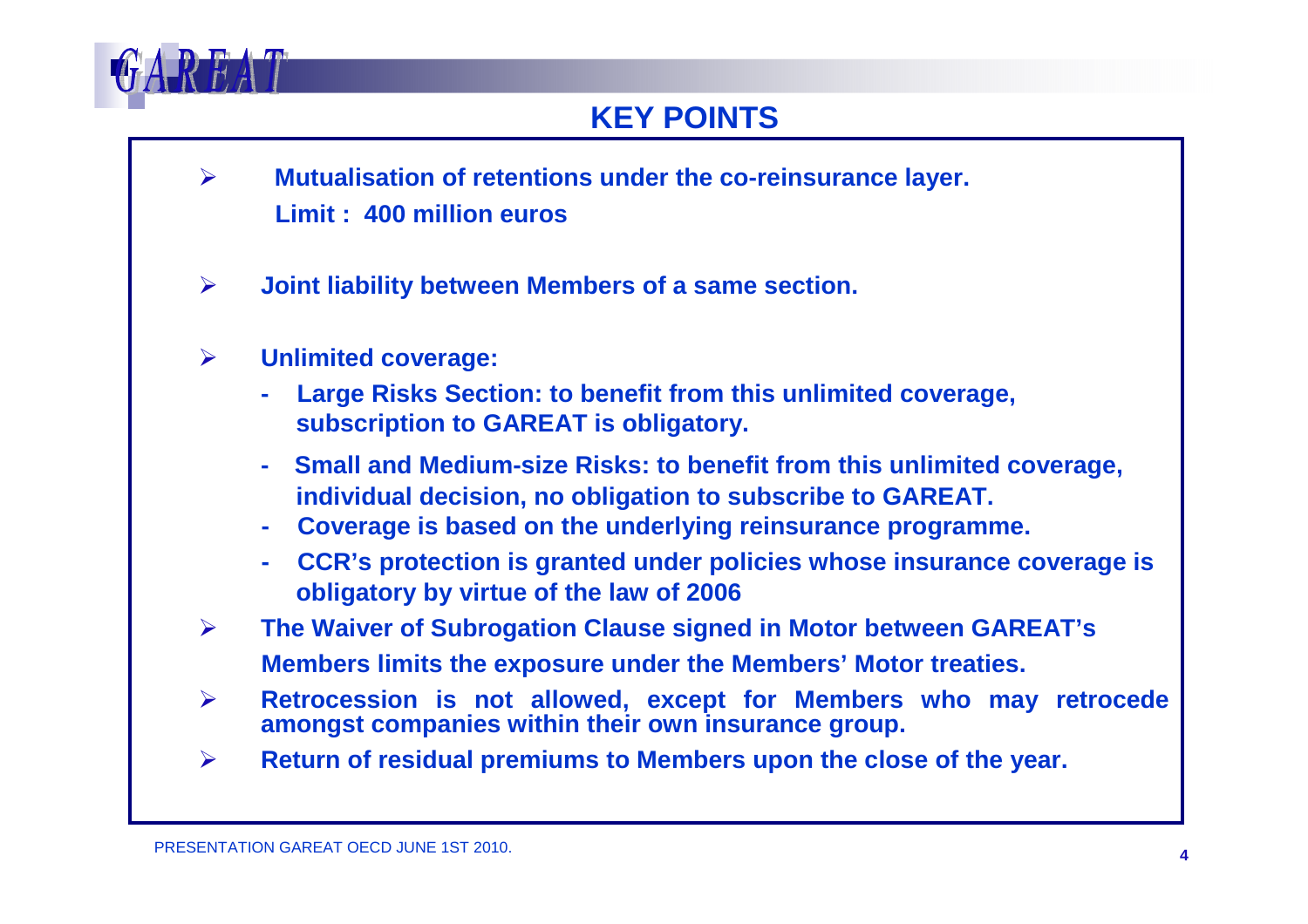

#### **"LARGE RISKS" SECTION. GAREAT'S 2010 PREMIUM RATES**

- $\blacktriangleright$  **Original Terrorism insurance rates may be different to the Terrorism premium rates charged by GAREAT (which are reinsurance rates).**
- $\blacktriangleright$ GAREAT's premium rates apply to the Property Damage premium under the original policy and vary depending on the total sums insured (TSI).
	- **- TSI** ≥ **€ 20 - <€ 50 million. GAREAT rate : 12% x Property Damage premium**
	- **- TSI** ≥ **€ 50 million. GAREAT rate: 18% x Property Damage premium**
	- **- Exceptional rates (discounts, captives, or others)**
	- **- Nuclear Risks: GAREAT rate: 24% x Property Damage premium**
- $\blacktriangleright$ **Scale based on rates on sums insured of roughly 0.10 / 0.15 per mille**
- $\blacktriangleright$  **Possibility of reducing the premium by 20% when the Terrorism coverage is limited to 20% of the sums insured (not less than €20 million). Not recommended for insureds.**
- $\blacktriangleright$  **Retention: Members' shares in the Co-reinsurance layer (these shares depend on the premiums ceded to GAREAT).**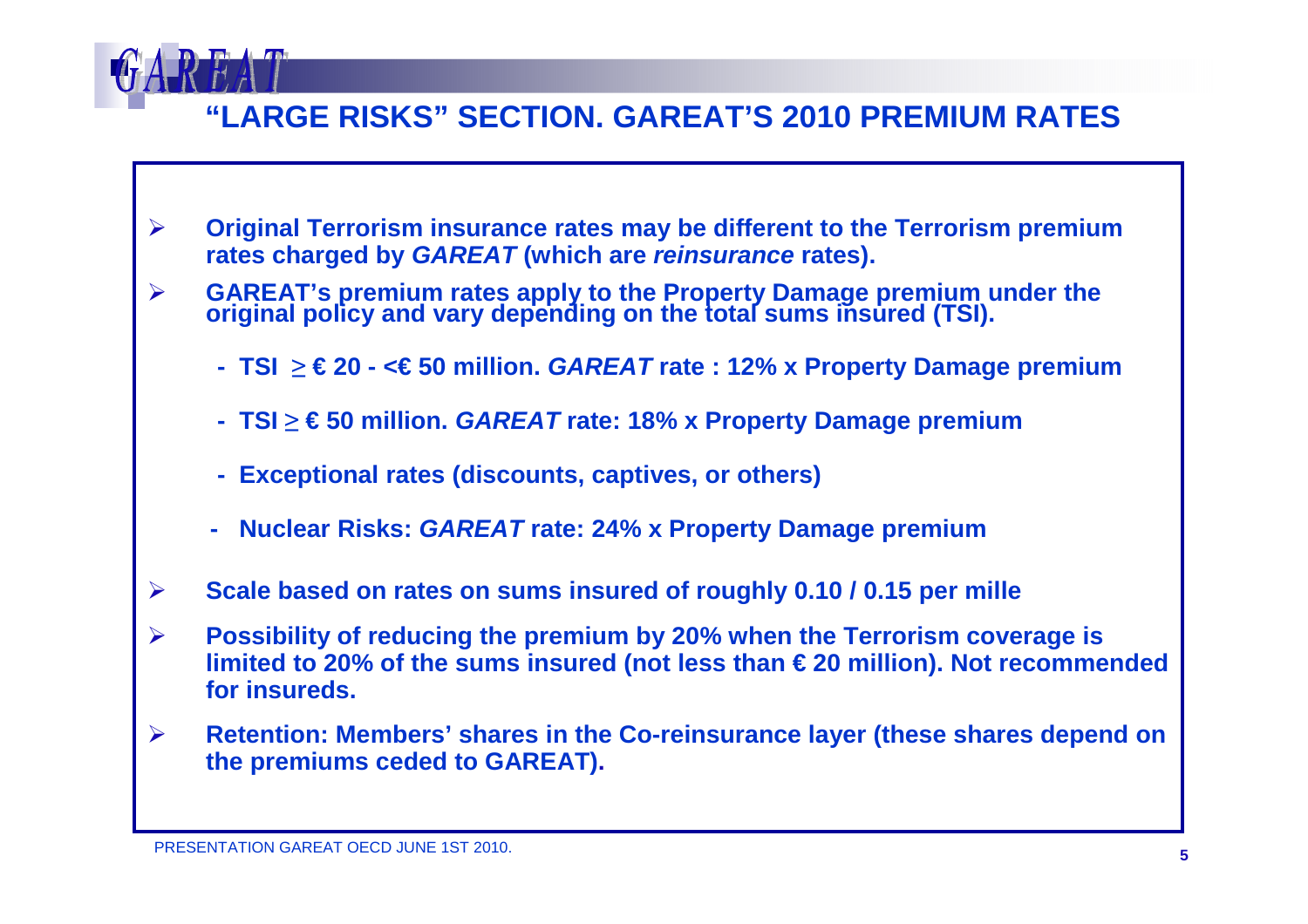

## **"LARGE RISKS" SECTION. 2010 REINSURANCE STRUCTURE**



**Type of treaty: Annual Aggregate XL Period: 12 months at 1st January <sup>2010</sup> Basis: Losses occurring during the year**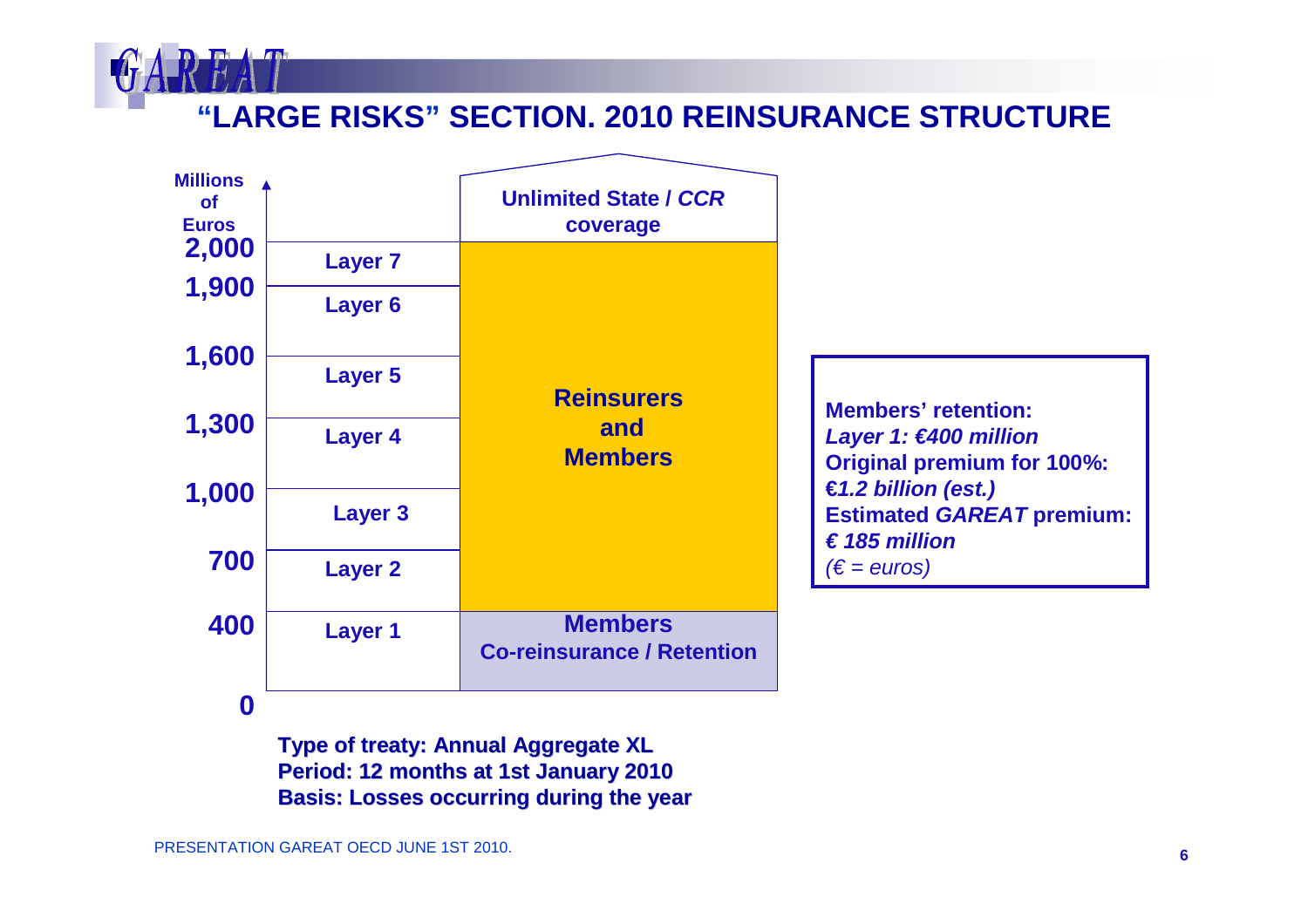

#### **SMALL AND MEDIUM SIZE RISKS. GENERAL POINTS**

- $\blacktriangleright$ **The coverage, which was created in 2005, reposes on the law of 2006 and concerns all PD and \*BI, Motor (excluding Liability) and Transport risks.**
- $\blacktriangleright$ **Optional section. Cession threshold: risks with coverage < 20 million euros.**
- $\blacktriangleright$  **For Members: obligation to cede all risks with coverage < 20 million euros, with the exception of Aircraft Hull and Marine Hull risks for which cession is optional.**
- $\blacktriangleright$  **Efficacious mutualisation of risks, with a good geographical spread of the risks (notably in urban zones).**
- $\blacktriangleright$ > GAREAT offers a programme which is adapted to its Members' needs and which,<br>globally, is comparable with the Large Risks programme. One difference however:<br>the unlimited coverage is specific to each company and is negoti **have access to this coverage.**
- $\blacktriangleright$ **GAREAT's 2010 market share estimated at 10%.**

**\*** BI Business Interruption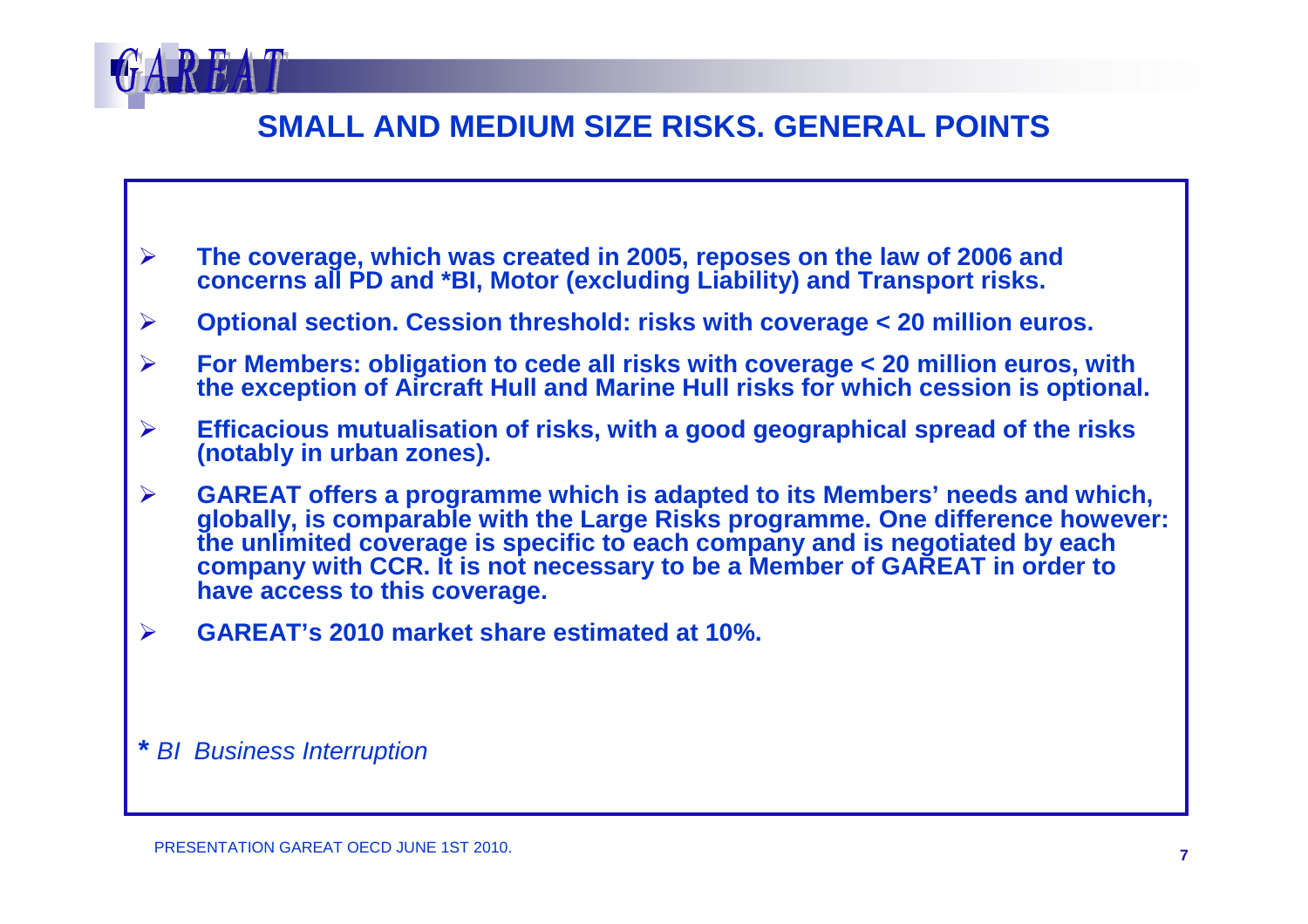

**"SMALL AND MEDIUM-SIZED RISKS" SECTION. 2010 REINSURANCE STRUCTURE**



**Type of treaty: Annual Aggregate Excess of Loss Period: 12 months at 1st January 2010 Basis: Losses occurring during the year**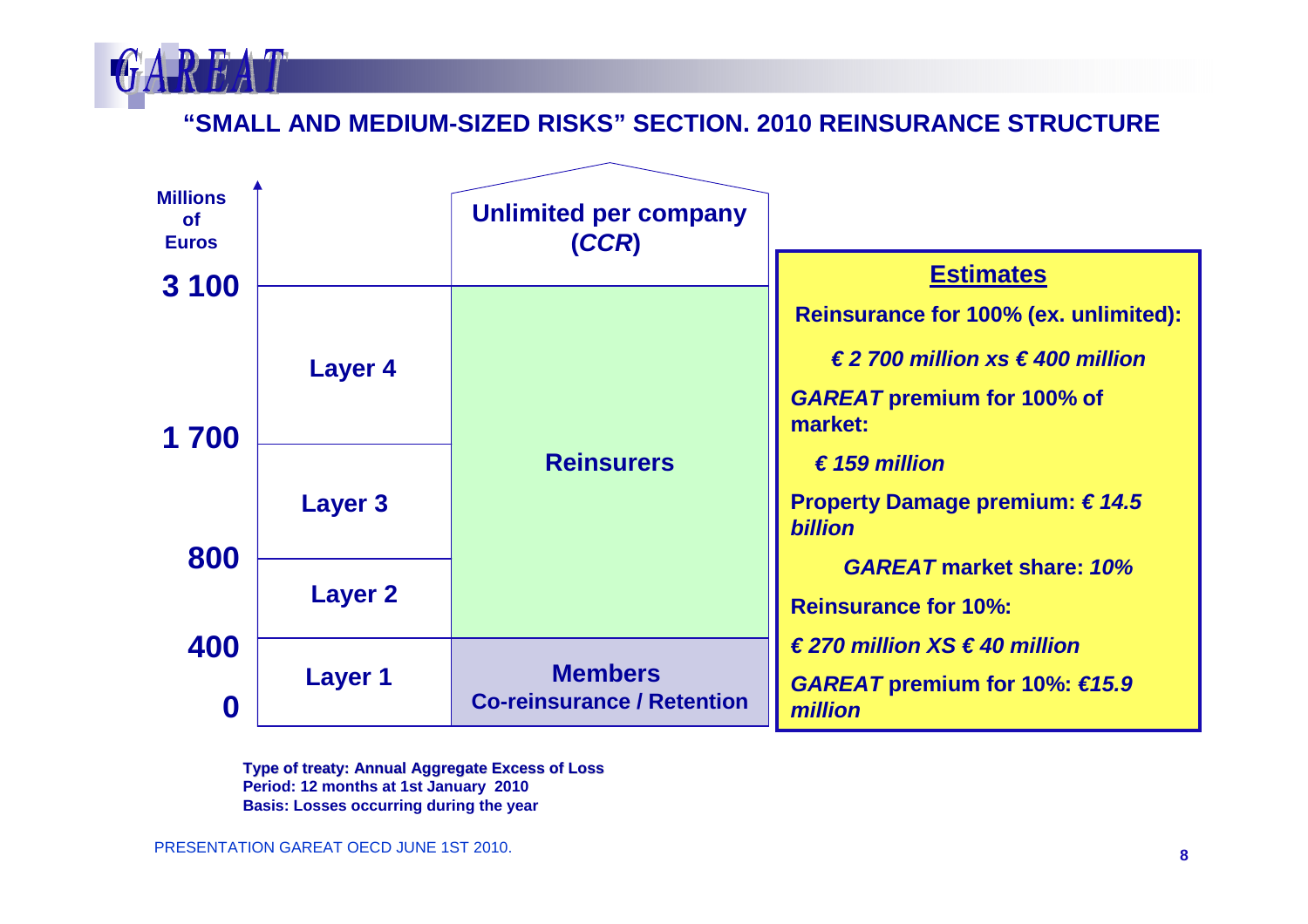

### **GAREAT'S CHALLENGES AHEAD**



- $\blacktriangleright$ **Exposures: Geo- codification and modeling of the exposures**
- $\blacktriangleright$  **Losses- Crisis management structure to:** 
	- **- Register, follow up, quantify the claims, measure in real time theimpact on the retention of the members, trigger the reinsurance protection, pay the claims to the members as soon as possible.**

**- To do: coordinate the action with GAREAT's claim contacts in thecompanies and test a crisis scenario caused by an NBCR terrorism act**

- $\blacktriangleright$  **The Insurance Block Exemption Regulation:**
	- **- EC is of the opinion that GAREAT does not fall within the scope of application of Article 81.**
	- **- Follow up of developments**